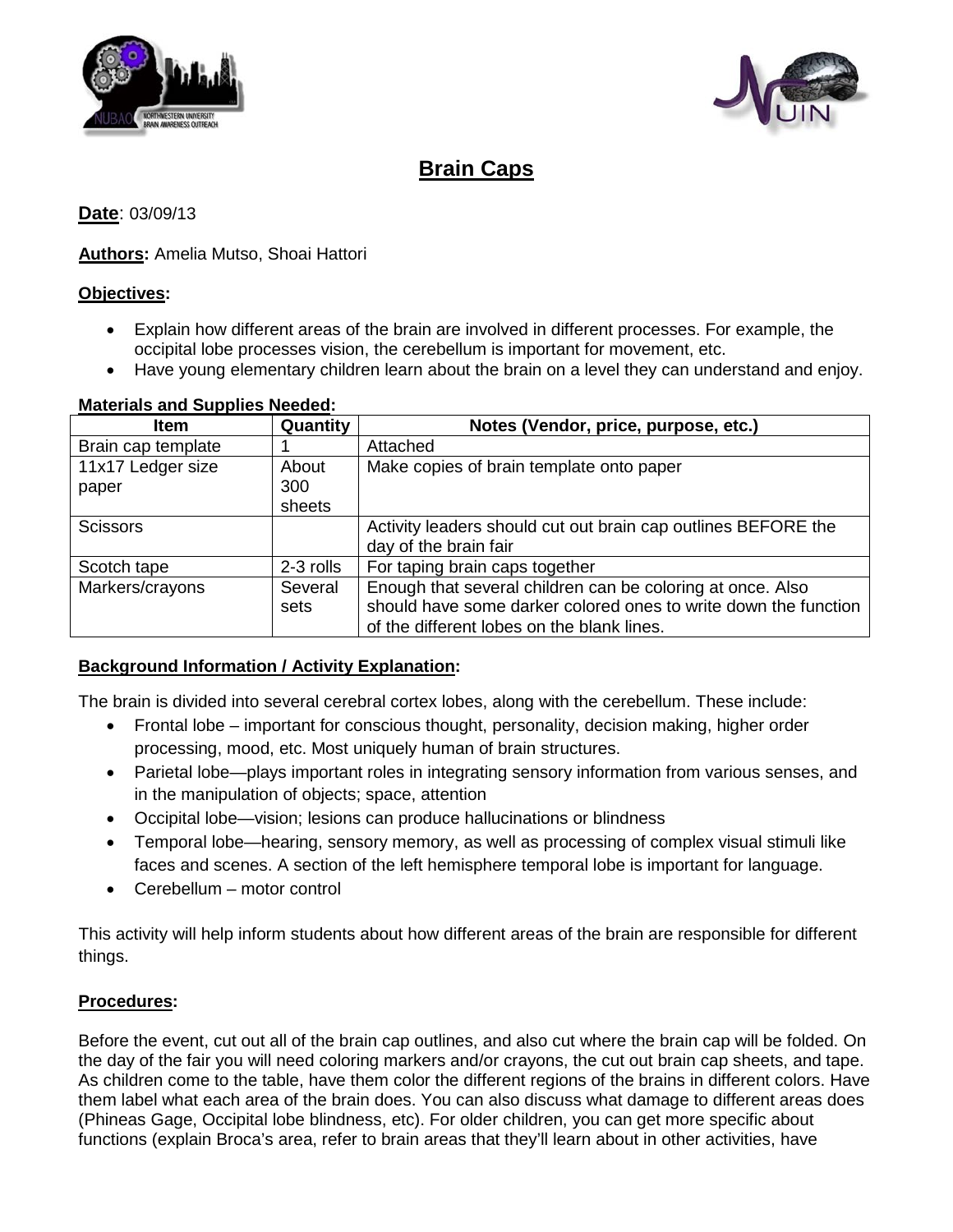different functions cross to the controlateral hemisphere, etc.). When they are done coloring and labeling, tape together the brain cap so that they can wear it around (fold and tape so that  $\overline{Q}$  is on top of  $\overline{Q}$ , etc.).

## **Additional Information (advice, spiel, links, figures, etc.)**

- Markers and crayons tend to walk off, keep an eye on them.
- Have brain caps cut out ahead of time.
- **Print the two pages onto a single 11x17 ledger sized paper**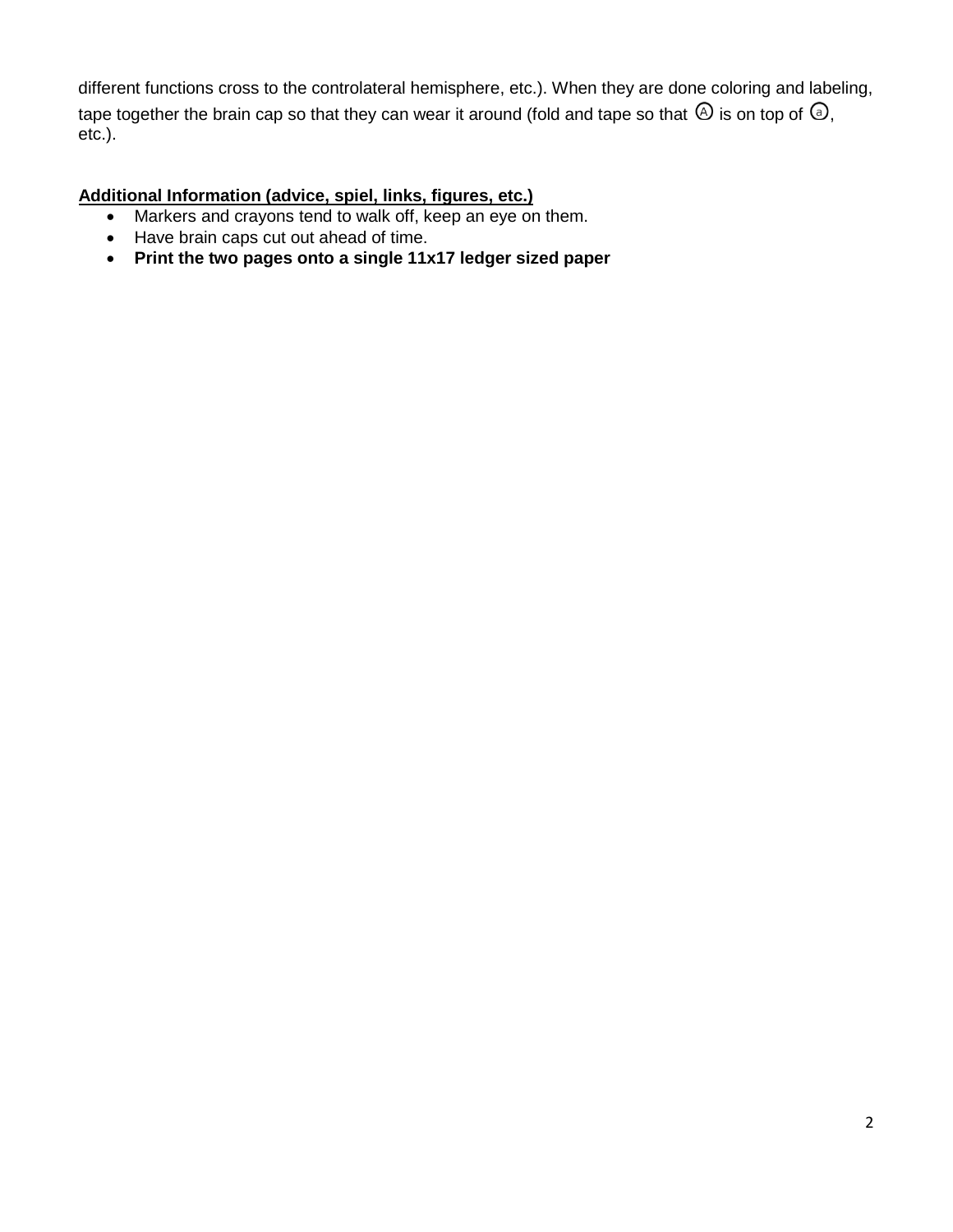